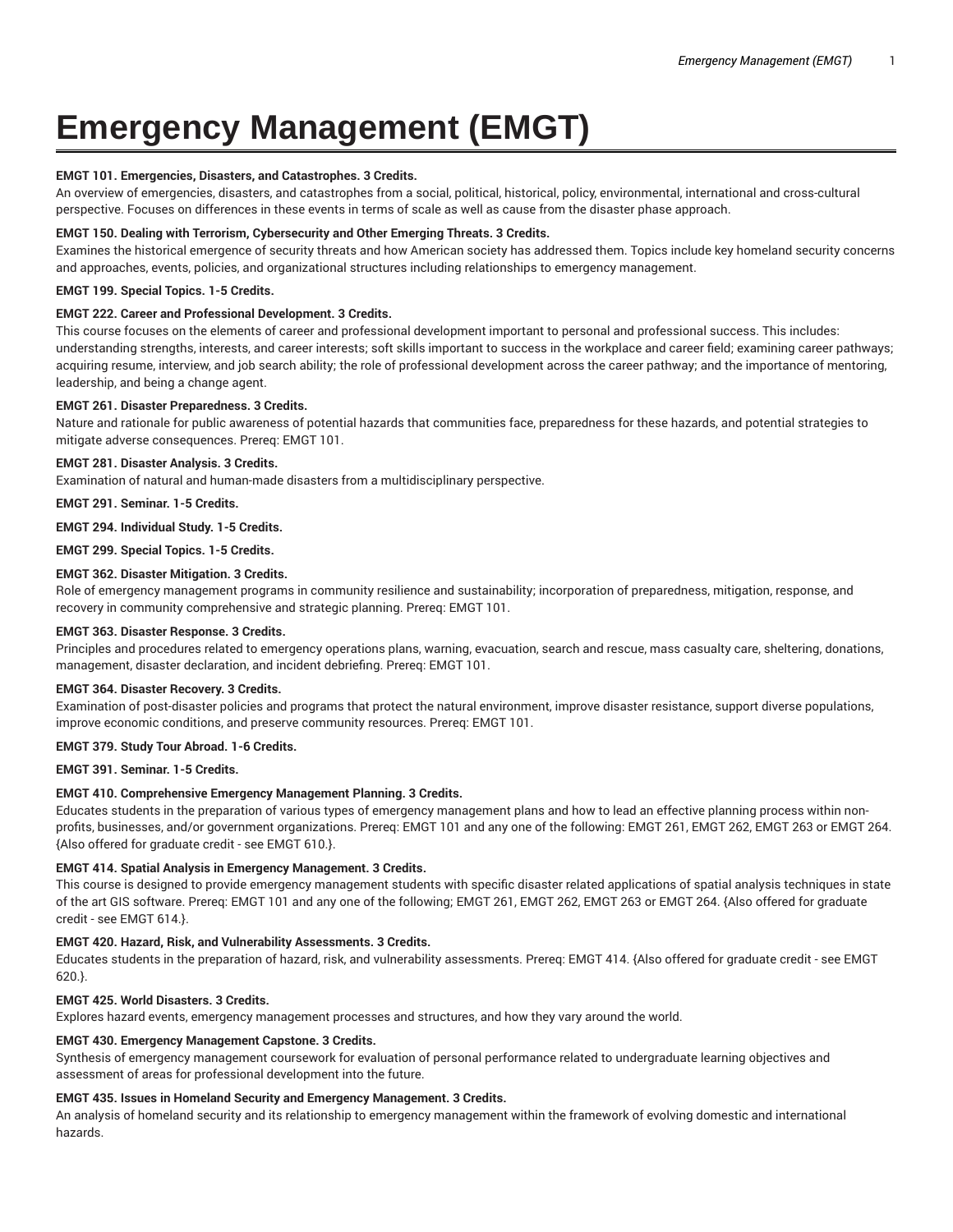## **EMGT 445. Understanding Vulnerable Populations in Disasters. 3 Credits.**

Using the framework of vulnerability theory this course examines research related to groups that have been historically labeled "special populations" and how their functional needs might be addressed through emergency management. The purpose of this course is to familiarize students with the concept of vulnerable populations and its relationship to disasters, the ways members of various populations can be impacted disproportionately by these events and needs that arise as a result, and what can or should be doing to help prepare for and respond to these needs.

### **EMGT 461. Business Continuity and Crisis Management. 3 Credits.**

This course provides an overview of planning and management principles applicable to business or operational resumption following an emergency. The emphasis will be on minimizing the impact of a disaster on business operations. {Also offered for graduate credit - see EMGT 661.}.

# **EMGT 463. Voluntary Agency Disaster Services. 3 Credits.**

Examination of the roles played by local, state, national, and international voluntary agencies in emergency preparedness, mitigation, response, and recovery. Prereq: EMGT 101. {Also offered for graduate credit - see EMGT 663.}.

**EMGT 491. Seminar. 1-5 Credits.**

**EMGT 494. Individual Study. 1-5 Credits.**

**EMGT 496. Field Experience. 1-15 Credits.**

**EMGT 499. Special Topics. 1-5 Credits.**

#### **EMGT 610. Comprehensive Emergency Management Planning. 3 Credits.**

Educates students in the preparation of various types of emergency management plans and how to lead an effective planning process within nonprofits, businesses, and/or government organizations. {Also offered for undergraduate credit - see EMGT 410.}.

# **EMGT 614. Spatial Analysis in Emergency Management. 3 Credits.**

This course is designed to provide emergency management students with specific disaster related applications of spatial analysis techniques in state of the art GIS software. {Also offered for undergraduate credit - see EMGT 414.}.

#### **EMGT 620. Hazard, Risk, and Vulnerability Assessments. 3 Credits.**

Educates students in the preparation of hazard, risk, and vulnerability assessments. Prereq: EMGT 614. {Also offered for undergraduate credit - see EMGT 420.}.

#### **EMGT 635. Issues in Homeland Security and Emergency Management. 3 Credits.**

An analysis of homeland security and its relationship to emergency management within the framework of evolving domestic and international hazards.

#### **EMGT 661. Business Continuity & Crisis Management. 3 Credits.**

This course provides an overview of planning and management principles applicable to business or operational resumption following an emergency. The emphasis will be on minimizing the impact of a disaster on business operations. {Also offered for undergraduate credit - see EMGT 461.}.

#### **EMGT 663. Voluntary Agency Disaster Services. 3 Credits.**

Examination of the roles played by local, state, national, and international voluntary agencies in emergency preparedness, mitigation, response, and recovery. {Also offered for undergraduate credit - see EMGT 463.}.

#### **EMGT 681. Disaster Analysis. 3 Credits.**

Examination of natural and human-made disasters from a multidisciplinary perspective. {Also offered for undergraduate credit - see EMGT 481.}.

#### **EMGT 690. Graduate Seminar. 1-5 Credits.**

#### **EMGT 695. Field Experience. 1-15 Credits.**

**EMGT 696. Special Topics. 1-5 Credits.**

#### **EMGT 720. Theory, Research and Practice. 3 Credits.**

An integrative review of theories and concepts in emergency management and their link to research conceptualization, design as well as field application and practice.

# **EMGT 730. Advanced Research Methods. 3 Credits.**

This course reviews qualitative and quantitative methodologies and provides additional depth on their application to emergency management research projects. Prereq: SOC 700, SOC 701.

# **EMGT 761. Preparedness Theory and Practice. 3 Credits.**

Examination of natural and human-made disasters from a risk assessment perspective, and preparedness and control procedures for each of these types of disaster.

#### **EMGT 762. Mitigation Theory and Practice. 3 Credits.**

Examination of disaster mitigation theory and the rationale and context of mitigation procedures, programs, and planning. Students will acquire both theoretical and applied understandings of mitigation principles and practices. Prereq: EMGT 613.

#### **EMGT 763. Response Theory and Practice. 3 Credits.**

Examination of the theory and practice of response including response variance and effectiveness.